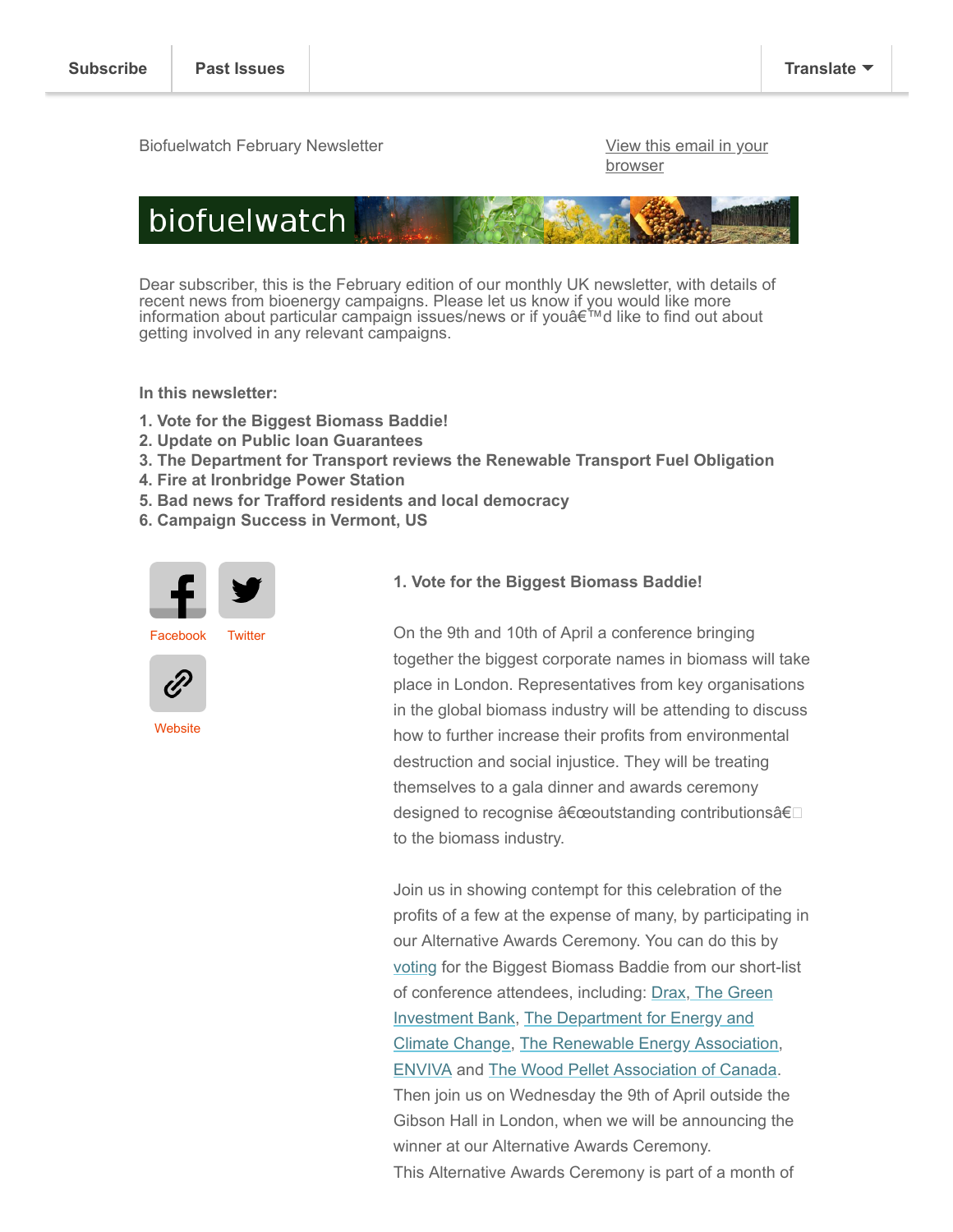#### **[Subscribe](http://eepurl.com/IdZwv) [Past Issues](http://www.biofuelwatch.org.uk/biomess-awards/) [Translate](javascript:;)**



Want to get in touch, or get involved in one of our campaigns? Please email [biofuelwatch@ymail.com](http://biofuelwatch@ymail.com/)

> **Donate to [Biofuelwatch](http://www.biofuelwatch.org.uk/donate/)**

events which put the spotlight on the spotlight on the destruction of the destruction on the destruction of the industry. Visit our website for more information on what

else is going on in April, including a demonstration outside the Drax AGM.

For more information please visit:

# <http://www.biofuelwatch.org.uk/biomess-awards/>

If you belong to an organisation which would like to show your support for this and other events, then please let us know and we will add your name to our list of supporters on our website.

Please help us promote this vote and protest through our Facebook page:

<https://www.facebook.com/events/825673764115966/>and by tweeting with #biomessawards . Thanks!



# **2. Update on Public Loan Guarantees**

Thanks to all who have taken part in our alert and asked the Treasury not to give public loan guarantees for big biomass at Avonmouth (Helius Energy), Eggborough (Eggborough Plc) and Tilbury (Tilbury Green Power). Those projects remain on the shortlist for such guarantees but have as yet not been awarded them. This means there's still time to try and stop them from getting loan guarantees.

# *Replies from the Treasury*

You may have had a response from the Treasury pointing to supposed UK biomass sustainability standards. This information is wrong. DECC has announced such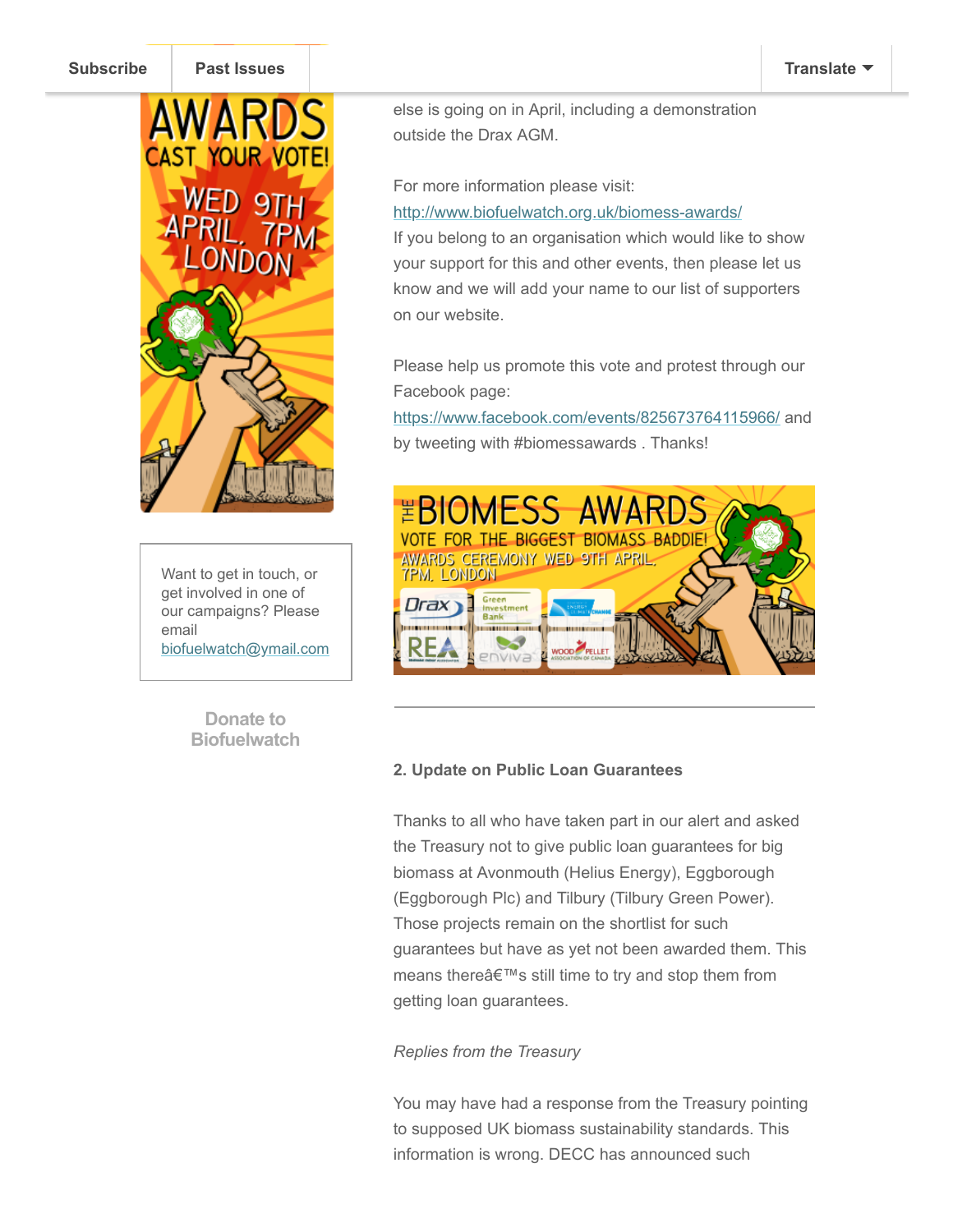them twice so far, currently to April 2015, with no guarantees they'll actually be introduced then. Right now, companies only have to declare where the feedstock comes from and whether it would meet criteria, but they'll get subsidies regardless. And the Treasury has confirmed to an MP that sustainability doesn't feature into their â€~assessment and due diligence' under the Guarantee Scheme!

wholly inadequate by NGOs. But they've delayed by NGOs. But they've delayed

[http://www.biofuelwatch.org.uk/2014/treasury-guarantee](http://www.biofuelwatch.org.uk/2014/treasury-guarantee-scheme-response/)scheme-response/

# *European Commission looking into the Guarantee Scheme*

So far, Drax remains the only company to have received a public loan guarantee â $\epsilon$ " for  $\hat{A}E$ 75 million â $\epsilon$ " under the government's Guarantee Scheme (for their partial conversion to biomass). We were pleased to hear that the European Commission is now carrying out a preliminary investigation into this award to Drax. According to the Financial Times, this could result in a full investigation as to whether the Guarantee Scheme might breach European State Aid rules. This is in response to a complaint submitted by Friends of the Earth and the Bristol Energy Co-Operative.

### *Avon Coalition Against Biomass*

As a result of the South West Extreme Energy Gathering on 1 February the Avon Coalition Against Biomass has formed and begun campaigning against Helius Energy's plans for a 100MW biomass power station at Avonmouth. The website will go live imminently but until then information on the campaign can be found [here](http://www.biofuelwatch.org.uk/2014/avonmouth-biomass-power-station-campaign/) including details of 2 public meetings in Bristol and Avonmouth on 10 and 11 March. They are also planning campaigns against banks planning to invest, meetings with the City Council and a public demonstration in March. Their next campaign planning meeting is this Sunday 2 March, 7pm, at Kebele, 14 Robertson Rd, Easton.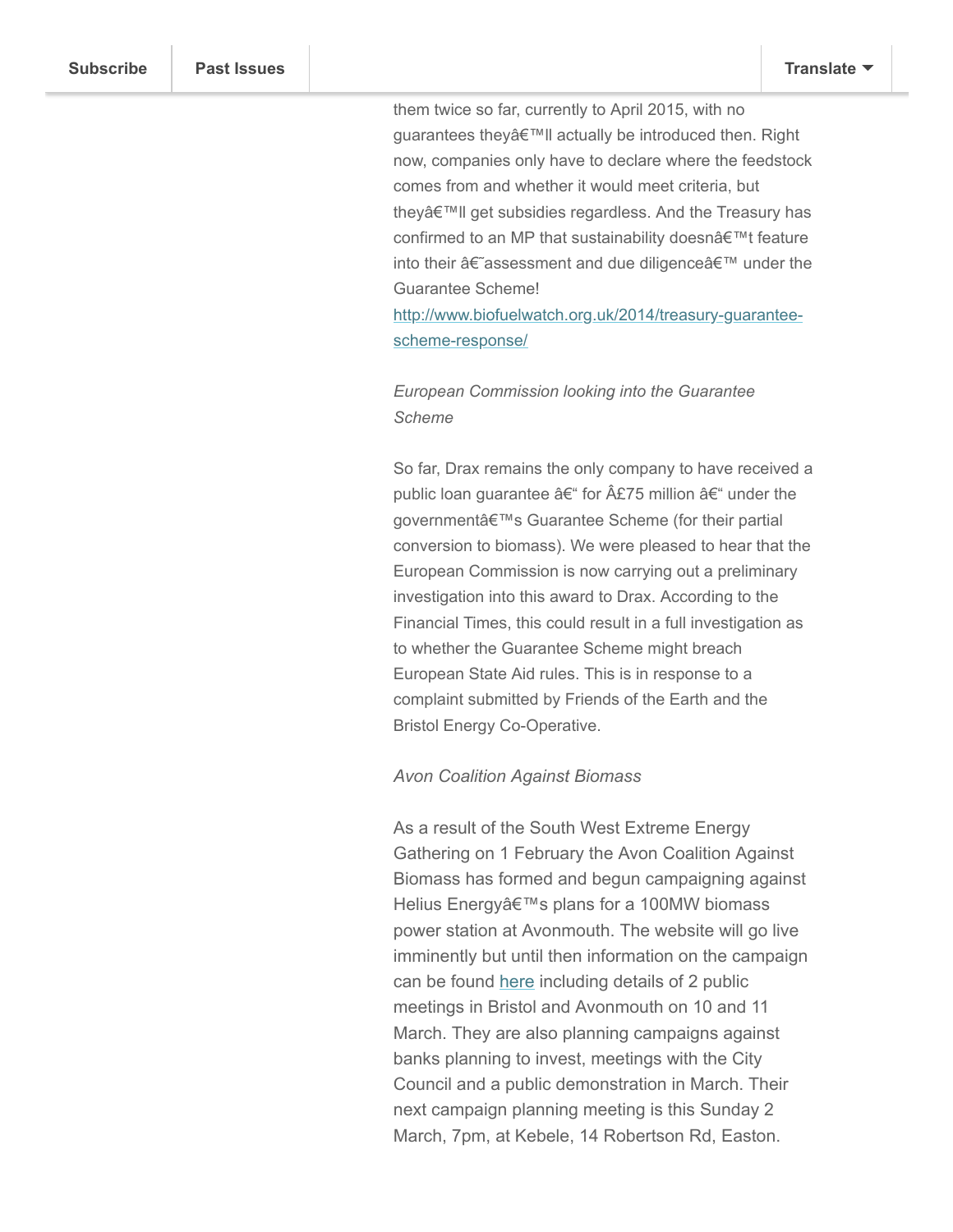#### scheme is ongoing working with local MPs.



# **3. The Department for Transport reviews the Renewable Transport Fuel Obligation**

The Renewable Transport Fuel Obligation (RTFO) was introduced in April 2008 and currently mandates 4.5% biofuel blending with all diesel and petrol for road transport. It also implements EU biofuel greenhouse gas and sustainability standards (criticised as deeply inadequate by NGOs and scientists). The Department for Transport has just closed a [consultation](https://www.gov.uk/government/consultations/renewable-transport-fuel-obligation-a-draft-post-implementation-review) about the RTFO to which Biofuelwatch has submitted a detailed [response](http://www.biofuelwatch.org.uk/wp-content/uploads/RTFO-Review-2014.pdf), pointing out why the RTFO should be scrapped and why biofuel targets must not under any circumstances be increased further.

There is a striking admission hidden in the consultation document: "One consequence of providing additional *incentives for biofuels derived from waste materials is an increased risk of fraud. Following RED [EU Renewable Energy Directive] implementation the Administrator noted that the volumes of used cooking oil (UCO) derived biofuel being reported as coming from the Netherlands were implausibly high based on the population size.â€*

The background to this is that, since 2011, the EU has allowed waste-derived biofuels to count double towards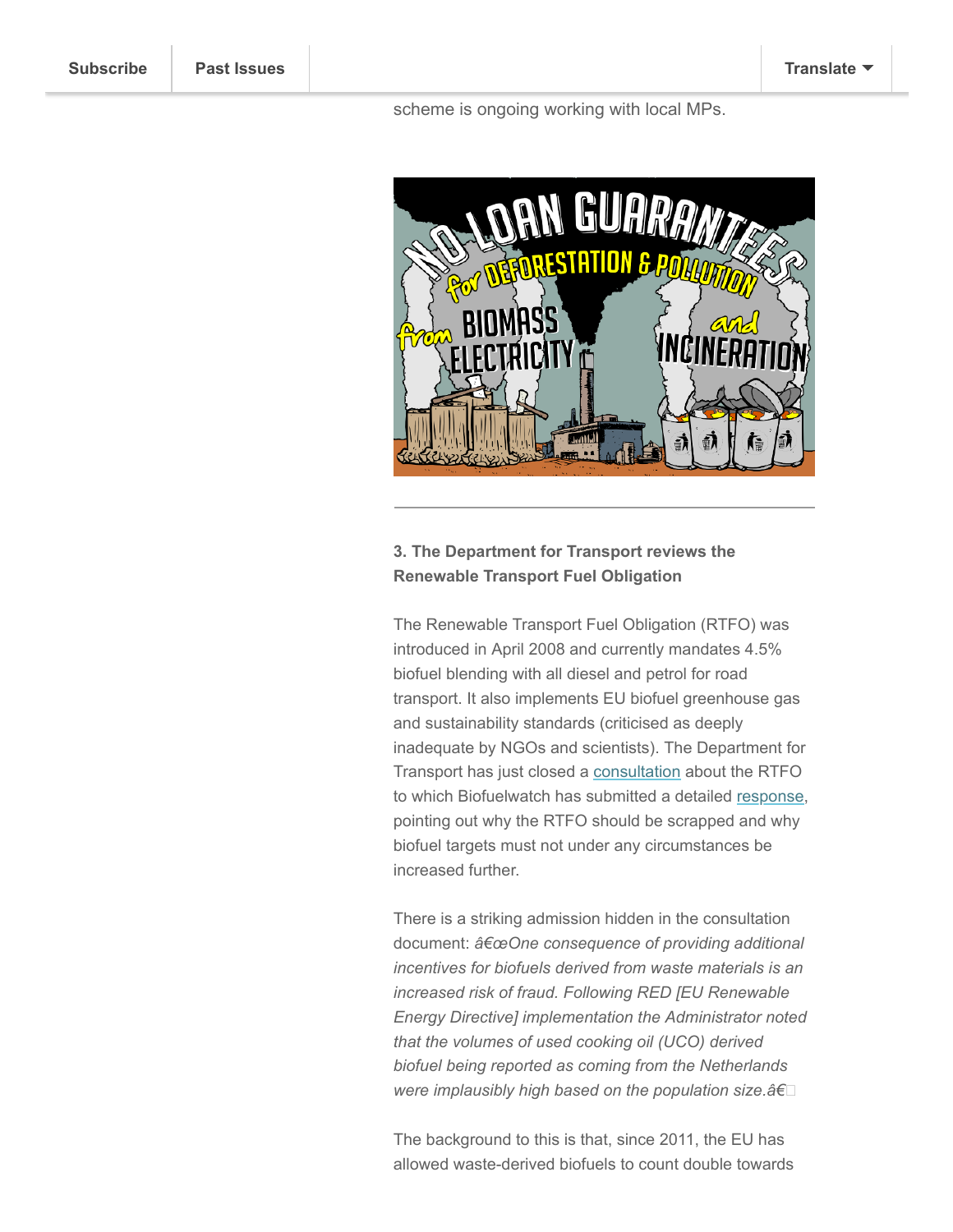slaughter houses) than palm oil, soya or other virgin plant oils in biodiesel. Note that most biofuels are still made from crops rather than waste, because most biofuels are now ethanol (mainly from maize) rather than biodiesel. But still, it's a striking shift away from tropical feedstocks. At least on paper. As the quote above proves, there's nothing to stop companies from falsifying data. The Department for Transport claims thereâ€<sup>™</sup>s nothing to worry about now because they have written to suppliers to point out the †risks a E<sup>™</sup> of not verifying their data. But there's nothing to suggest there's any risk to companies committing fraud.

more used cooking oil and tallow (a byproduct from

This sums up much of what  $\hat{\theta} \in \mathbb{N}$  wrong with biofuel (or future biomass) sustainability standards: For all we know, â€~Used Cooking Oil from the Netherlands' could be palm oil from Indonesia. Just as â€~sustainable wood' could be anything but sustainable.

#### **4. Fire at Ironbridge Power Station**

Ironbridge Power Station – one of two operational coalto-biomass power station conversions in the UK  $\hat{a}\in$ " experienced a major fire on 4th February. Fortunately nobody was injured, but it is one of a series of accidents involving coal power stations that burn large quantities of biomass. These include a major fire at Tilbury B two years ago (that power station is now closed), two explosions at Danish power stations and one at a Dutch one in 2012 as well as a fire at a converted coal power plant in Oregon. We therefore issued a press release: Biomass industry "playing with fireâ€⊡ say campaigners as Ironbridge power station suffers blaze. The cause of the Ironbridge fire is not yet known and the power station [remains closed](http://www.shropshirestar.com/news/2014/02/25/probe-ongoing-into-ironbridge-power-station-fire/) while E.On is investigating. Given that companies do not generally publish their incident reports, we cannot know how many of those accidents are linked directly to explosive or self-igniting wood pellets/dust, or how many are the result of the extended life-spans that biomass conversions mean. But the number of accidents at such plants is striking given that, as Drax say, "You can [almost count on one hand the number of converted units](http://www.utilityweek.co.uk/news/drax-biomass-conversion-is-not-established-technology/979172)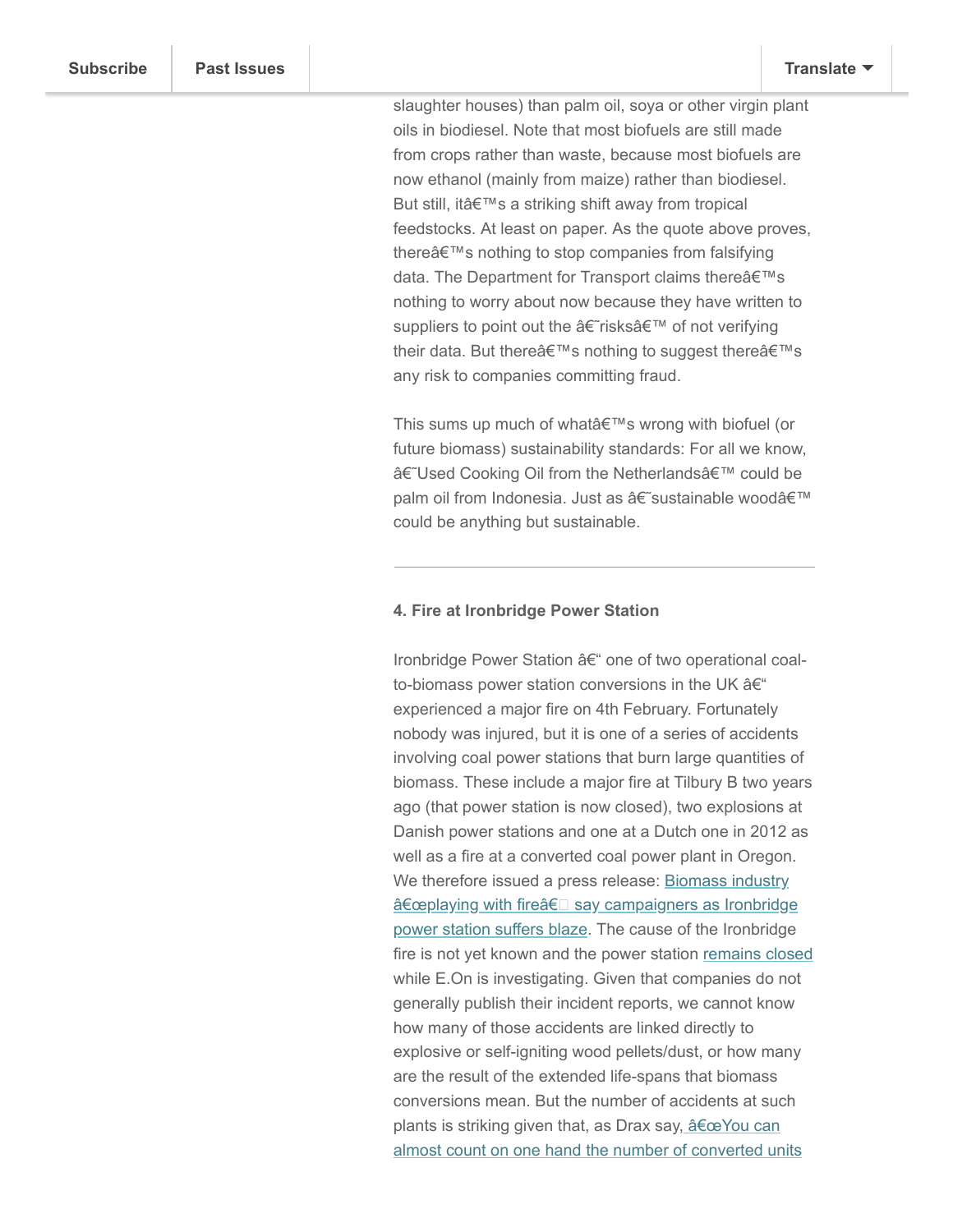# **5. Bad news for Trafford residents and local democracy**

We were very disappointed to hear the news from Trafford that the local authority has lost a High Court bid against planning consent for Peel Energy's 20 MW waste wood incinerator . Local residents have been actively campaigning against this proposal for several years through the [Breathe Clean Air Group.](http://www.breathecleanairgroup.co.uk/) Legal nitrogen dioxide levels are already being exceeded in Trafford. It belongs to an area where the Supreme Court has found the Government to be breaching EU air quality legislation, resulting in the European Commission finally launching [legal proceedings against the UK government. Followin](http://www.bbc.co.uk/news/science-environment-26257703)g a strong local campaign, Trafford Borough Council's planning committee unanimously rejected the planning application but had their decision overturned by the Secretary of State following an appeal by Peel Energy. And now the High Court has thrown out the Council's [legal challenge. We showed in our report Biomass: The](http://www.biofuelwatch.org.uk/2013/chain-of-destruction/) Chain of Destruction that this case illustrates how planning policies have made it virtually impossible for residents and local authorities to protect public health from dirty developments. The Breathe Clean Air group has pledged to continue their fight against this highly polluting development:

[http://www.breathecleanairgroup.co.uk/trafford-lose-high](http://www.breathecleanairgroup.co.uk/trafford-lose-high-court-battle-%E2%80%A2-incinerator-to-proceed/)court-battle-%E2%80%A2-incinerator-to-proceed/

## **6. Campaign Success in Vermont, USA**

The small state of Vermont in the USA and home state of Biofuelwatch staff member Rachel Smolker, took a big step in declaring that the North Springfield Sustainable Energy 35 MW biomass facility was not a "public goodâ€<sup>[2]</sup>. The stateâ€<sup>™</sup>s Public Service Board (PBS) must review proposals for large developments in the state and either grant or refuse developers the "certificate